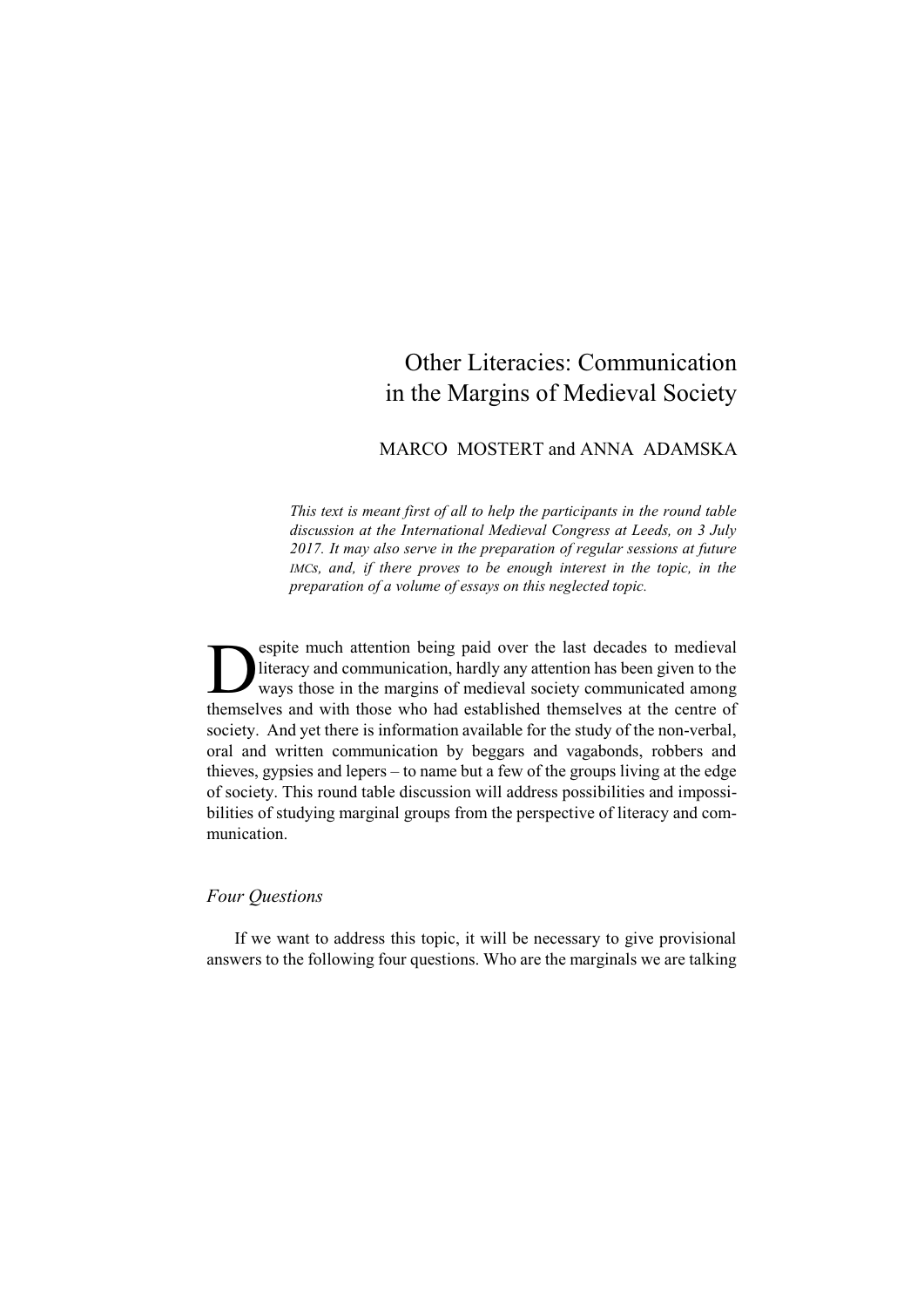about? How do these marginals communicate among themselves? How does 'normal' society communicate with the marginals? And finally: how can one study communication in the margins of medieval society?

## *Who Are the Marginals?*

Our awareness of the definitions of the social groups at the edge of medieval society (*Randgruppen*, *marginaux*) has been constructed, deconstructed and reconstructed by historians and sociologists during successive waves of intense research in the second half of the twentieth century, depending on how they chose to determine Otherness.<sup>1</sup>

In medieval times, too, there were various ways in which marginal individuals and groups could be perceived as 'different' by those who lived at the centre of medieval society, with its regular and secular clergy, its higher and lower nobility, its town dwellers and peasants. There were also those who lived elsewhere, such as pagan peoples, with whom one might come into commercial or military contact. These outsiders were not considered as forming part of one's own society and therefore are left outside the marginality under discussion here. There were also groups of outsiders who might on occasion share the same space with those at the heart of Christian society, such as the Jews, Muslims and converts from these religions. These groups, sometimes accepted yet always different because of their religion, merit separate treatment; although they have certain characteristics in common with the groups of other, mainly Christian, marginals, they will not be considered here.<sup>2</sup> They lived side by side with Christians, but not necessarily at the bottom of society.

In the margins of Christian society we find 'loose people', vagabonds, beggars, criminals, prostitutes, people with dishonest professions, and people suffering of contagious illnesses (first of all lepers). These people, whose lives were characterised by mobility, homelessness and a lack of stability, were looked upon with distrust. Most of them were poor. Apprentices, servants and students might swell the numbers of those called criminals, just as the unfortunate poor.

<sup>&</sup>lt;sup>1</sup> B.-U. HERGEMÖLLER, "'Randgruppen' im späten Mittelalter: Konstruktion – Dekonstruktion – Rekonstruktion", in: *Die Aktualität des Mittelalters*, ed. H.-W. GOETZ (Bochum, 2000: *Herausforderungen: Historisch-politische Analysen* 10), pp. 165-190.

<sup>&</sup>lt;sup>2</sup> For similar reasons, heretics are also left out, as are other individuals and groups that were considered 'different' for religious reasons.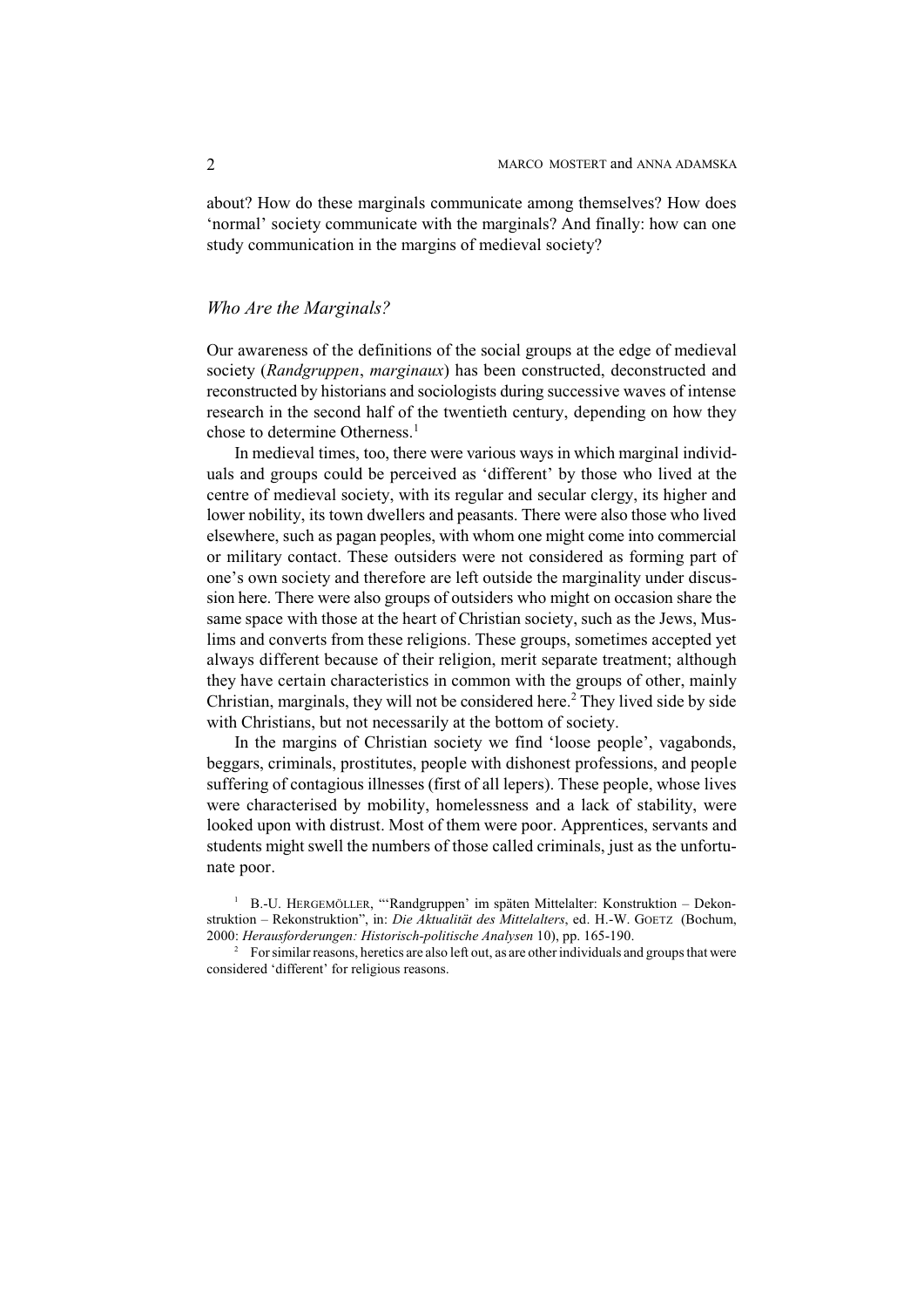#### *Other Literacies* 3

The groups mentioned so far lived in marginal conditions because of socioeconomic reasons. In addition there were persons and groups who were marginalised because of socio-cultural reasons: ethnic minorities such as Gypsies, and, for instance, minstrels or actors.

Because we are mainly interested in communication within marginal groups, and between marginal groups and society at large, we will concentrate on groups rather than individuals, leaving aside for instance the phenomena of transgenders, madmen, and executioners.

## *How Do Marginals Communicate Among Themselves?*

The matter of communication in groups of marginals is determined in part by the ways in which these groups came about. Most of thesm could be found in the towns, where they communicated among themselves wherever workers were hired, in churches, taverns and whorehouses. Their predominantly oral communication had to make use of secret languages (argot, slang, *Geheimsprache*), which were intentionally created to isolate one's group from society at large. They were developed mainly among beggars, thieves, gamblers, and prostitutes and pimps. Some groups, such as the Gypsies, were multilingual.

Marginal groups did not confine themselves to secret forms of coded languages, however. They might also resort to secret gestures, and on occasion they used the written word as well. Written documents seem to have been important especially in their contacts with society at large.

### *How Does 'Normal' Society Communicate with the Marginals?*

Society decided which people were excluded and imposed a broad spectrum of visual and auditive signs of exclusion, according to the mechanisms ruling the 'emblematic society'. Many of these signs have attracted scholarly attention over last three decades.<sup>3</sup> Conversely, in their contacts with society, the marginals themselves adopted means of communication familiar to society

<sup>&</sup>lt;sup>3</sup> See, e.g. the works of the French scholar Michel PASTOUREAU on colours of exclusion and the idea of an 'emblematic society', or R. MELLINKOFF, *Outcasts: Signs of Otherness in Northern European Art of the Late Middle Ages*, 2 vols. (Bekeley, Los Angeles, and Oxford, 1993).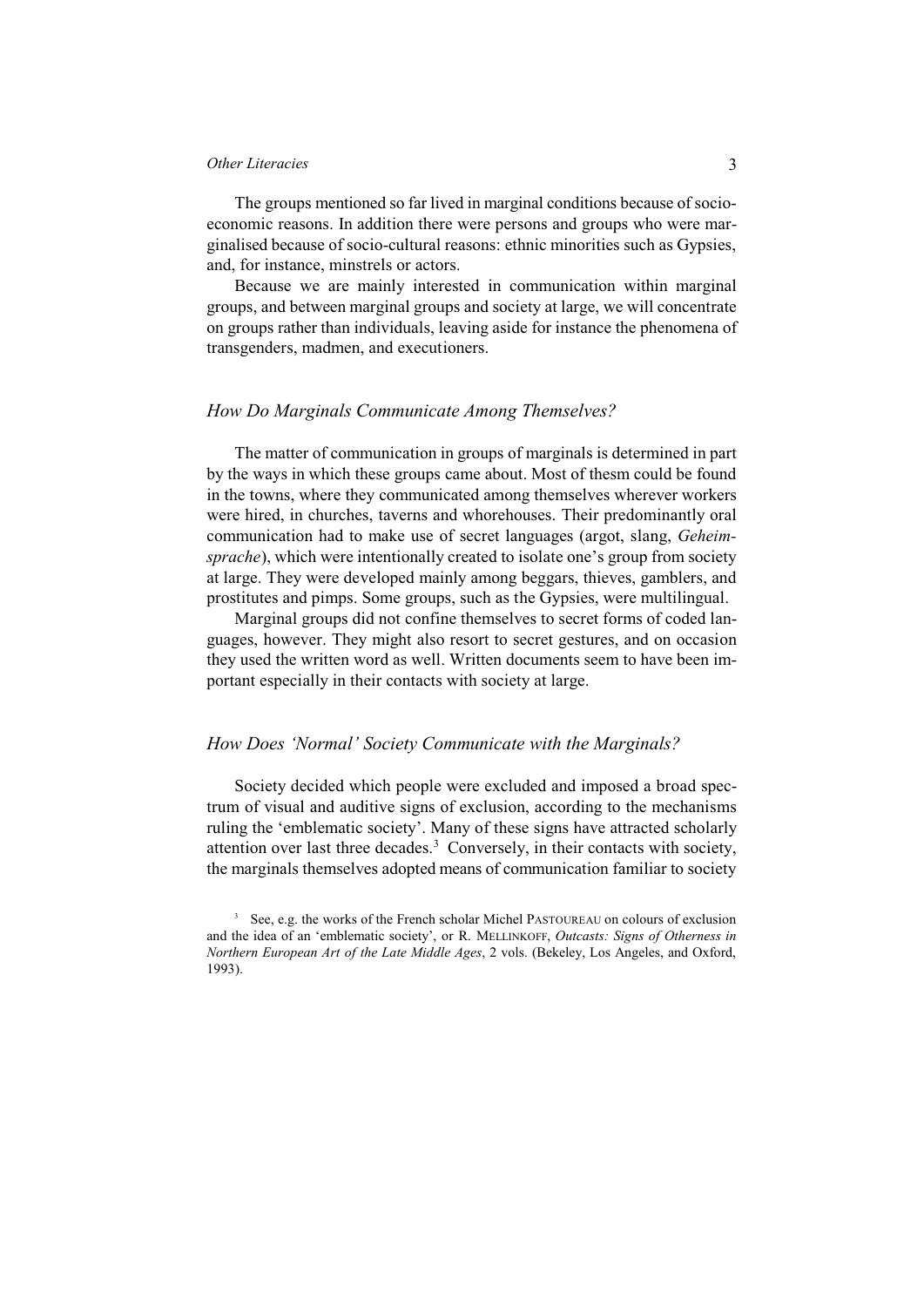at large. They were able to speak the natural languages of society and to turn to their favour some of the commonly used signs of social identity (e.g. shaving their heads in false tonsures). However, one also encounters the use of letters and (forged) privileges. This may have been possible in part thanks to the many clerics and poor students that ended up in marginal groups. Some studies of these practices of writing suggest that the opinion of full illiteracy of the people in the margins (including at the bottom) of medieval society, prominent in the older scholarly literature, needs serious reconsideration.<sup>4</sup>

# *How to Study Communication in the Margins of Society?*

So far, there are hardly any studies dealing explicitly with communication in the margins of medieval society. Marginal social groups have, however, been studied by many disciplines, in particular by social and economic history, legal history, religious history, and the history of mentalities.<sup>5</sup> Much research has been done from the 1960s to the beginning of the 1990s, after which the topic, due to changes in late twentieth-century scholarly interests, seems to have lost much of its earlier appeal.

Today, the *International Medieval Bibliography (IMB)* today lists 193 publications dealing with 'marginal social groups', and many of them incidentally make valuable observations on the ways forms of communication were used inside those groups and between insiders and outsiders. They also refer to the views of outsiders as expressed, for instance, in works of literature, in which forms of communication also make an appearance.

<sup>4</sup> E.g. W.M. ORMROD, "Robin Hood and public record: The authority of writing in the medieval outlaw tradition", in: *Medieval Cultural Studies: Essays in Honour of Stephen Knight*, ed. R. Evans *et al.* (Cardiff, 2006), pp. 57-74; S.A. SROKA, "Villains, merchants and the written word: A document of highland outlaws from the Polish-Hungarian border area from 1493", in: *Medieval Legal Process: Physical, Spoken and Written Performance in the Middle Ages*, ed. M. MOSTERT and P.S. BARNWELL (Turnhout, 2011: *Utrecht Studies in Medieval Literacy* 22), pp. 267-280.

<sup>5</sup> One scholar has to be mentioned here by name, as he was instrumental in putting the subject of marginal social groups on the map: Bronislaw GEREMEK. Several of his monographs have been translated into French: *Les marginaux parisiens aux XIV e et XV e siècles* (Paris, 1976); *Truands et misérables dans l'Europe moderne 1350-1600* (Paris, 1980) *La potence ou la pitié: L'Europe et les pauvres du Moyen Âge à nos jours* (Paris, 1987); and *Les fils de Caïn: Pauvres et vagabonds dans la littérature européenne (XV e -XVII e siècle)* (Paris, 1991). Cf. Also his *O œredniowieczu*, ed. H. ZAREMSKA and A. NIEGOWKSA (Warsaw, 2012). The references for the examples mentioned above can be found back through his works.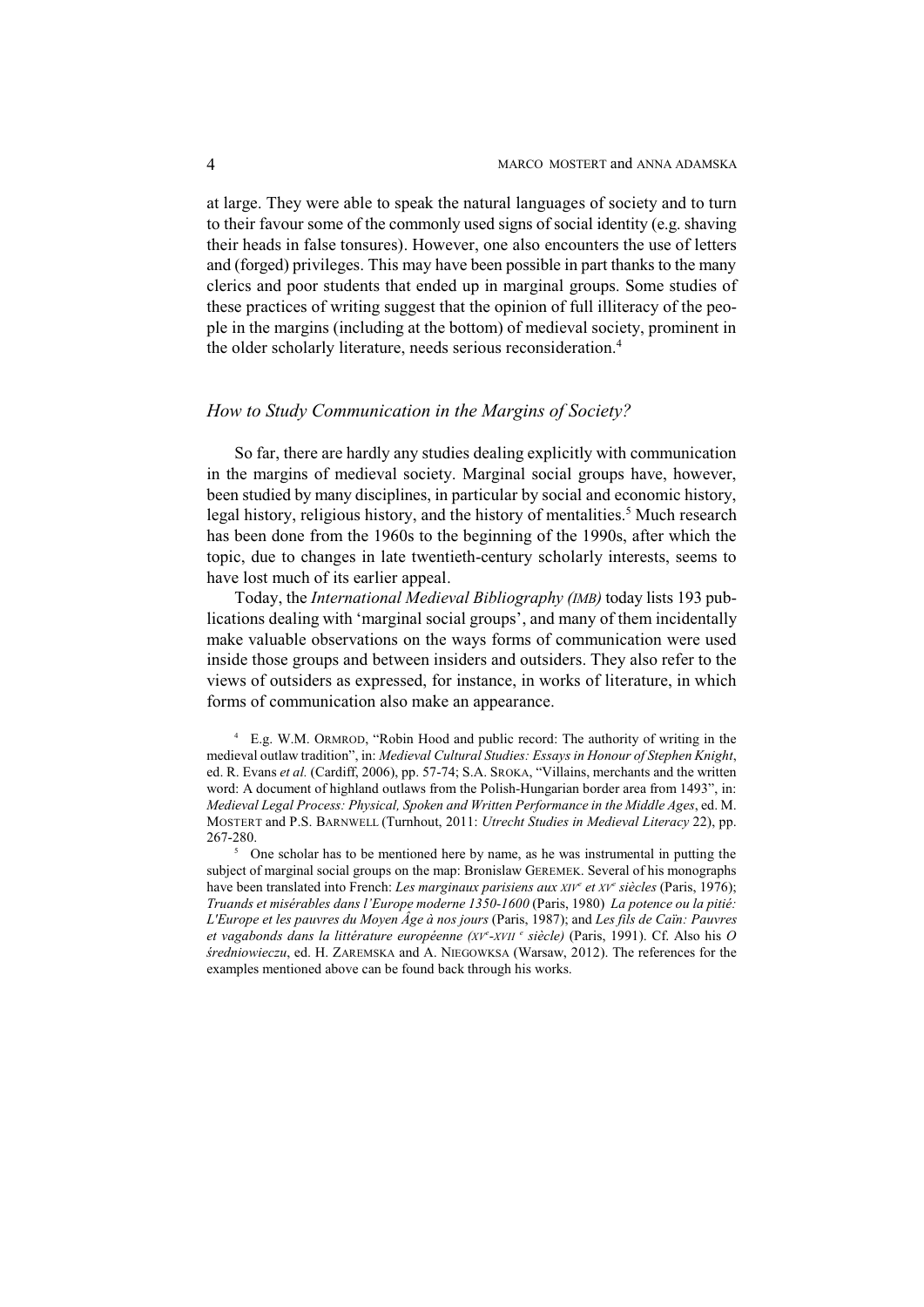#### *Other Literacies* 5

The publications listed in the *IMB* also mention the other subjects addressed in the 193 publications dealing with marginal social groups. Thus, one can look for the individual groups we have identified above and find publications about them even when 'marginal social groups' is absent from the list of subjects.

These publications will need to be read for references to primary sources for the study of communication in the margins of medieval society. These references will be collected (quotations in the case of textual sources and reproductions in the case of visual images and objects) and analysed using the questionnaire of historical criticism.

Most of the written sources that have survived deal with the repression of marginal persons and groups by medieval society. They deal with crime and poverty rather than with criminals or the poor. When our sources are due to representatives of groups at the centre of society, can we be certain that they understood correctly the rhetorical and stylistic means used by those on the edges of society? Do our sources correctly distinguish between the transmission of information, performative language or phatic communication? And do they detect irony? This is important, because modern scholars have to deal with a double filter: that between the medieval authors of our sources and their spokespersons, and that between ourselves and our medieval authors.

Apart from written sources, we can also use the visual images of marginal people produced by contemporaries. These iconographic sources seem to have been all but overlooked by the scholars who dealt with medieval marginal social groups in the past.<sup>6</sup> Needless to say these sources, too, need to be evaluated before they can be put to use as visual evidence for past realities.

# *Finally*

Based on a preliminary collection of primary sources it must be assumed that much more can be found than can possibly find a place within the covers of a single monograph or collection of essays. What is needed first of all, however, is not a definitive treatment of the subject but a provisional synthesis which may lead to further studies. The round table is meant to provide an occa-

<sup>6</sup> One of the exceptions would be Gerhard JARITZ. See, e.g. *The Sign Languages of Poverty: International Round-Table Discussion, Krems an der Donau, October 10 and 11 2005*, ed. G. JARITZ (Vienna, 2007), especially the contributions of Patricia SKINNER, Axel BOLVIG and Gabor KLANICZAY.